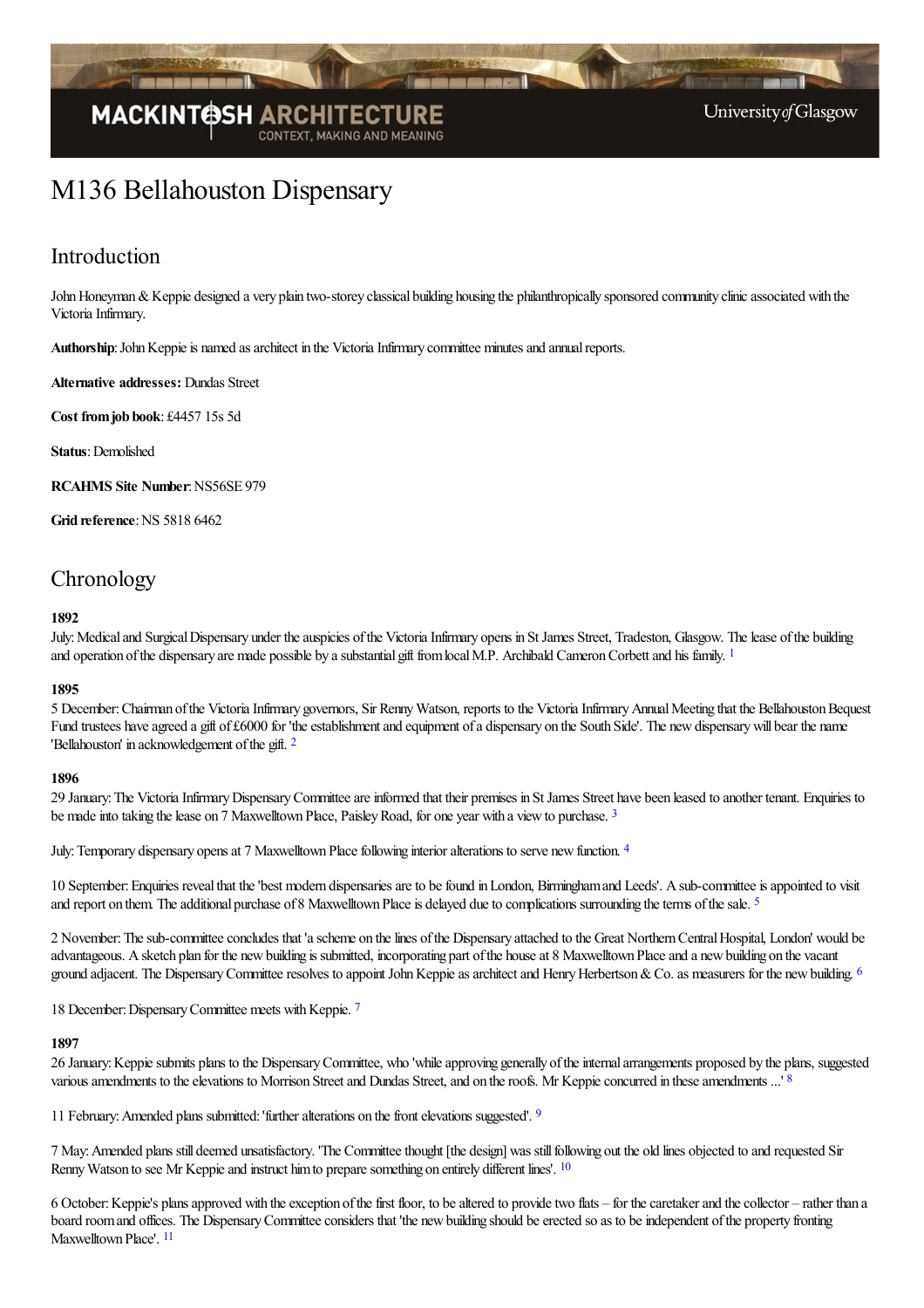<span id="page-1-0"></span>20 October: The Dispensary Committee instructs Keppie to proceed with completion of the plans. <sup>[12](#page-5-11)</sup>

#### **1898**

<span id="page-1-1"></span>10 February: Tenders 'to be in the hands of the committee next week'. The Dispensary Committee is empowered by the governors to accept the tenders and proceed with the work. [13](#page-5-12)

#### <span id="page-1-2"></span>March: Contractor tenders submitted. <sup>[14](#page-5-13)</sup>

<span id="page-1-3"></span>24 March: Approval granted by Glagow Dean of Guild Court 'to make certain alterations to the existing buildings at 7 and 8 Maxwelltown Place, Kingston, Glasgow'. [15](#page-5-14)

<span id="page-1-4"></span>13 April:Work on site under way. [16](#page-6-0)

<span id="page-1-5"></span>11 August:'Building at Dundas Street progressing'. [17](#page-6-1)

<span id="page-1-6"></span>24 November: Interior work underway; 'lathing walls'. <sup>[18](#page-6-2)</sup>

#### **1899**

<span id="page-1-7"></span>24 June:'Finishing up'. [19](#page-6-3)

<span id="page-1-8"></span>28 June: Bellahouston Dispensary opens. [20](#page-6-4)

#### <span id="page-1-9"></span>**1900**

January: Final payments to contractors. [21](#page-6-5)

#### **1954**

Bellahouston Dispensary is described as 'clinic' on O.S. map.

#### **By 1962**

<span id="page-1-10"></span>Demolished. In 1962–9 the Scottish Co-operative Wholesale Society constructs a new administration building, Centenary House, on the site. <sup>[22](#page-6-6)</sup>

## **Description**

#### Background

<span id="page-1-12"></span><span id="page-1-11"></span>In early 1896 the Victoria Infirmary's medical and surgical dispensary – an early out-patient department – on the south side of Glasgow had been operating in the dockside community of Tradeston, on the southern bank of the Clyde, for over three years when the tenancy at its St James Street building was withdrawn. <sup>[1](#page-6-7)</sup> It had already become clear that these premises were inadequate for the scale of the dispensary's work, and by December 1895 the governors of the Victoria Infirmary, led by Sir Renny Watson, had been awarded £6000 by the Bellahouston Bequest Fund to establish and equip a new dispensary. <sup>[2](#page-6-8)</sup> All surviving evidence points to John Keppie being the architect of the new building. Mackintosh does not appear to have made any creative or other contribution to the work.

<span id="page-1-14"></span><span id="page-1-13"></span>For temporary accommodation the Dispensary Committee initially leased, and ultimately bought, 7 Maxwelltown Place, Paisley Road. Following the necessary internal alterations, the dispensary reopened in July 1896 a few months after leaving St James Street. <sup>[3](#page-6-9)</sup> By early July, the purchase of the adjacent 8 Maxwelltown Place, on the corner of Dundas Street (now Laidlaw Street) had been secured. [4](#page-6-10) Consideration then turned to properly equipping the new dispensary, to be named the 'Bellahouston Dispensary' in acknowledgement of the gift made by the Bequest Fund. Enquiries by the committee secretary led to a deputation to visit the 'best modern public dispensaries' in London, Birmingham and Leeds. <sup>[5](#page-6-11)</sup>

<span id="page-1-16"></span><span id="page-1-15"></span>Following their tour of ten dispensaries, the deputation submitted a report and recommendations for the plan of the new Bellahouston Dispensary. Their detailed findings commended above all the arrangements of the dispensary at the Great Northern Central Hospital, Holloway Road, London, which were deemed 'considerably in advance of any of the others'. The layout with separate entrance and exit, the patient-registration procedure and the staffing were highlighted. A sketch plan submitted by the deputation showed 'how the ground and a portion of one of the houses could be utilised' for a scheme on the lines ofthis dispensary. At thesame meeting inNovember 1896, the DispensaryCommittee'resolved that Mr JohnKeppie, Bath Street, should beappointed architect for the proposed buildings'. <sup>[6](#page-6-12)</sup> How Keppie came to be selected as architect is not known. It may be that he was already known to the governors of the Victoria Infirmary: he had been an apprentice with Glasgow architects Campbell Douglas & Sellars when they won the Victoria Infirmary competition in 1882, and was an assistant there when building work began in 1888. [7](#page-6-13) In December 1896 Keppie met with the Dispensary Committee and was instructed to prepare plans. [8](#page-6-14)

#### <span id="page-1-18"></span><span id="page-1-17"></span>Design

<span id="page-1-19"></span>The design of the new dispensary proved problematic. While the Dispensary Committee generally approved of the plan and internal arrangements of Keppie's initial submission in January 18[9](#page-6-15)7, amendments to the two street elevations and roofs were recommended. <sup>9</sup> A month later the elevations remained a cause of dissatisfaction and further amendments were requested.  $10$ 

<span id="page-1-21"></span><span id="page-1-20"></span>By May, the chairman of the Victoria Infirmary governors, Sir Renny Watson, had received amended drawings 'with which he was not satisfied'. The Committeefelt the designwas 'stillfollowing out the old lines objected to,and requested Sir RennyWatson to see Mr Keppieand instruct himto prepare something on entirely different lines'. <sup>[11](#page-6-17)</sup> In October 1897 the design was finally largely approved, although further alterations were sought for the first floor to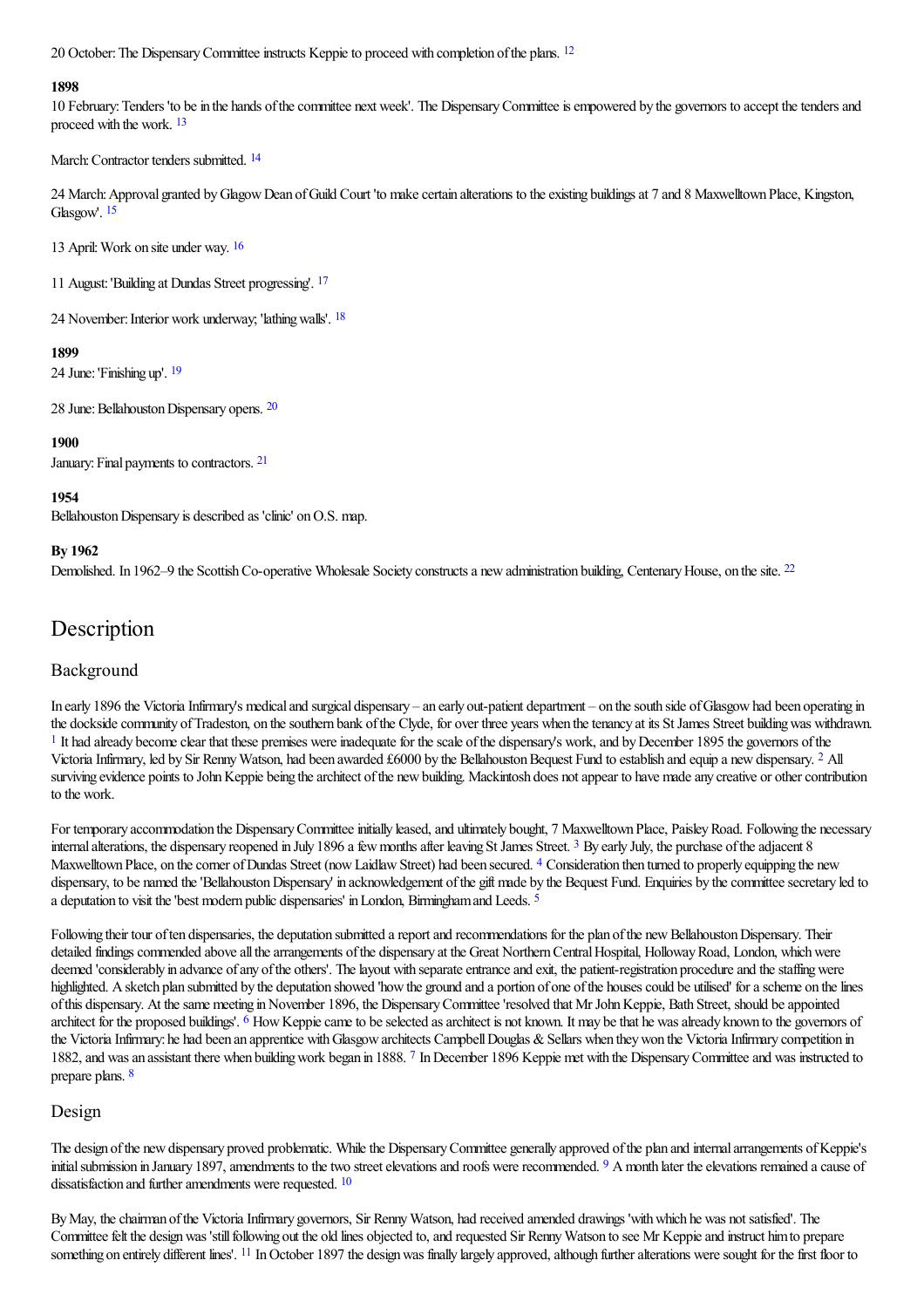<span id="page-2-0"></span>provide two flats for dispensary employees rather than the suggested offices. <sup>[12](#page-6-18)</sup> The series of elevation drawings which were the source of dissatisfaction to the committee do not survive, so it is impossible to know what they objected to so strongly.

The design approved by the Dean of Guild Court in March 1898 was for the site immediately behind the two houses in Maxwelltown Place: the basement of no. 8 was connected with the new building and served as the dispensing room. The new building had two storeys on its two street elevations in an austere classical style with a lower podium-like ground floor, taller first floor with Doric pilasters set between the pedimented windows, and a parapet at cornice level concealing the low pitched roof. The principal elevation to Morrison Street was symmetrical, with pedimented, slightly projecting central bay and two apparently undifferentiated doors, on the left the private entrance to the first-floor employee accommodation and on the right, the patient entrance.

Patients entered a registration hall with balustrading to control queues. This led to a large, top-lit waiting hall, with consulting and treatment rooms on the N. side, beyond which a private corridor connected to the basement spaces in both the new building and 8 Maxwelltown Place. On the first floor along the street elevations were two flats, each consisting of parlour, bedroom, kitchen and bathroom. Corridors inside each flat overlooked the glazed roof of the waiting hall.

The severe classicism of the elevations – the result of the Dispensary Committee's protracted deliberations – does not appear to have been chosen to continue the style of the exisiting buildings on Maxwelltown Place: the Dean of Guild drawings suggest that these two houses, and the terrace to which they originally belonged, dated from the mid-19th century, were built from blonde sandstone and were similar to surviving town houses a little further E. at Lauriston Place. Nor did the Dispensary reflect the style of the Victoria Infirmary's own buildings.

The surviving plans submitted to the Dean of Guild Court are photo-reproductions with dimensions and material specifications in ink. The lettering resembles Mackintosh's in a general way, but there is none of his handwriting and there is no other evidence linking him with this building.

#### Reception and later history

The BellahoustonDispensarywas formally opened on 28 June 1899. Thereport in the *Glasgow Herald* briefly described thefacilities provided inHoneyman & Keppie's building, commenting that 'the institution is thoroughly equipped with the most approved appliances'. The governors of the Victoria Infirmary believed, it continued, that the new building 'would be found to be one of the most suitable and complete dispensaries in the kingdom, thoroughly and efficiently equipped, they having endeavoured to provide every comfort for the patients, as well as to provide the professional staff with suitable consulting rooms and all the necessary appliances for carrying on their arduous duties satisfactorily'. <sup>[13](#page-6-19)</sup>

<span id="page-2-1"></span>The dispensary appears to have survived the establishment of the National Health Service in 1948: on an O.S. map of 1954 it is labelled as 'clinic'. By 1962, however, the redevelopment of the Gorbals, Tradeston and Kingston districts had begun, and with the likely loss of the patient community through rehousing, the dispensary was demolished to make way for the expansion of the Scottish Co-operative Wholesale Society's buildings in and around Morrison Street. <sup>[14](#page-6-20)</sup>

### People

#### **Clients:**

<span id="page-2-2"></span>• Governors of the Victoria Infirmary

#### **Contractors:**

- P. & W. Anderson
- Andrew Bryan
- Galbraith & Winton
- Glasgow Corporation
- $\bullet$  Henry Herbertson & Co.
- James Maben & Son
- R. A. McGilvray&Ferris
- $\bullet$  Musgrave & Co.
- $\bullet$  Moses Speirs & Son
- $\bullet$  William Tonner & Son

#### **Other:**

- Bellahouston Trustees
- Sir Renny Watson

### Job Book

The job books of Honeyman & Keppie (later Honeyman, Keppie & Mackintosh) are now held by The Hunterian, University of Glasgow and include four volumes related to the Mackintosh period. The books were used by the firm to keep a project-by-project, day-by-day record of contractors, suppliers and expenditure. The name of a project and/or client is usually at the top of the left-hand page, followed by information about tradesmen who tendered. The name ofthe measurer (quantity surveyor) is usually at thetop oftheright-hand page, followed by information about payments to contractorsand suppliers. All ofthe data for M136 is entered in the tables below.

Page numbering is not consistent in the job books. Sometimes a single number refers to a double-page spread and sometimes each page is individually numbered. Here, each image of a double-page spread is identified by the number given at the top of the left-hand page. (Images of all of the pages from the four job books can be found at Browse Job Books, Visit Book and Cash Book.)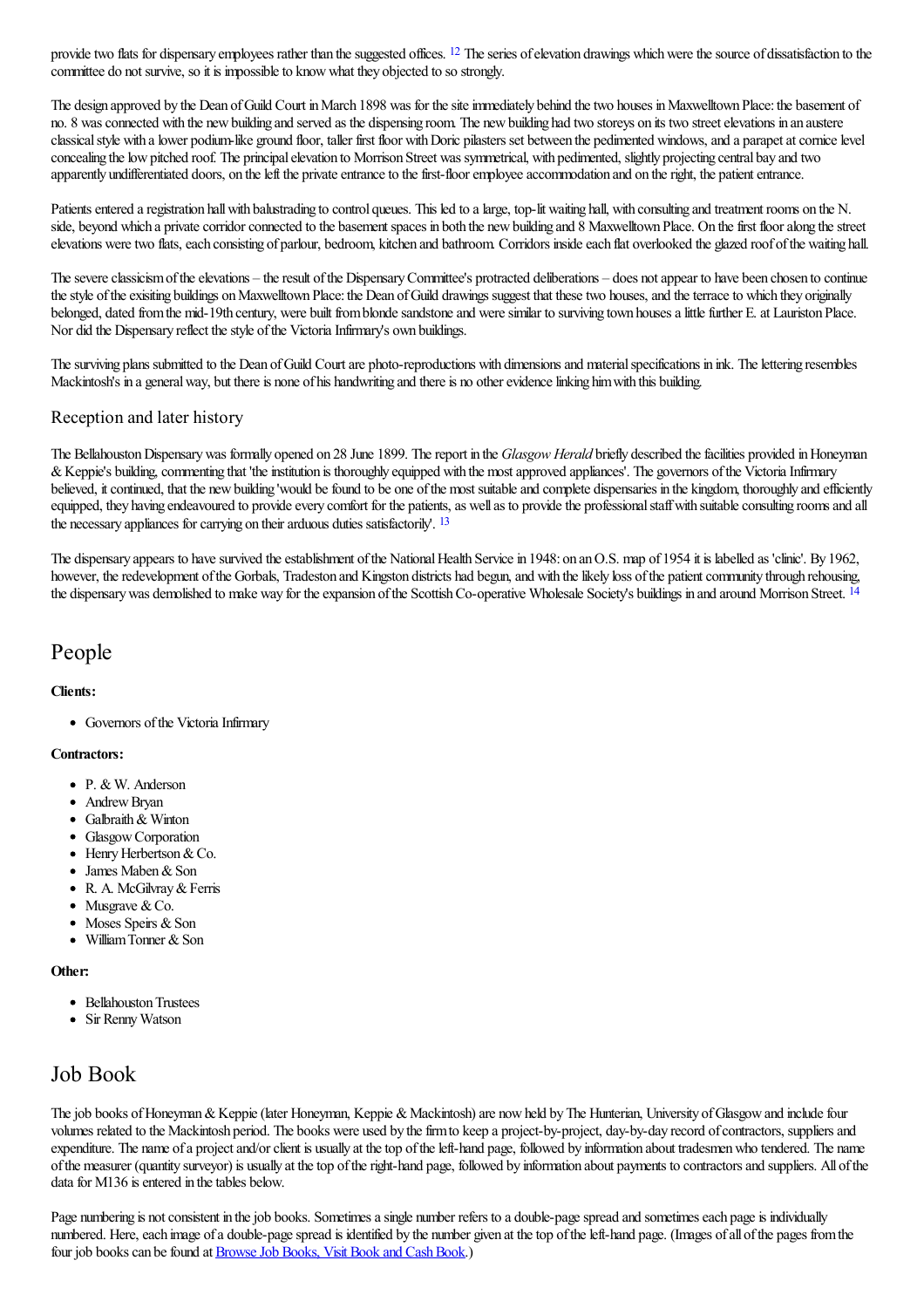

**Client:** Governors of the Victoria Infirmary

#### **Measurer:** Henry Herbertson & Co.

#### **Tenders**:

| <b>Contractor</b>     | <b>Type</b> | <b>Address</b>      | Date       | Value       | Accepted            |
|-----------------------|-------------|---------------------|------------|-------------|---------------------|
| P. & W. Anderson      | mason       | no data in job book | March 1898 | £2279 4s 6d | yes                 |
| Alex. Muir & Sons     | mason       | no data in job book | March 1898 | £2352 0s 0d | no                  |
| James Goldie & Son    | mason       | no data in job book | March 1898 | £2640 0s 0d | no data in job book |
| John Kirkwood         | mason       | no data in job book | March 1898 | £2350 0s 0d | no                  |
| Guthrie & Co.         | mason       | no data in job book | March 1898 | £2430 0s 0d | no                  |
| E. Morgan & Sons      | mason       | no data in job book | March 1898 | £2454 0s 0d | no                  |
| Robert Murdoch        | mason       | no data in job book | March 1898 | £2490 0s 0d | no                  |
| John Porter           | mason       | no data in job book | March 1898 | £2430 0s 0d | no                  |
| John Emery            | mason       | no data in job book | March 1898 | £2464 0s 0d | no                  |
| George Barlas & Co.   | mason       | no data in job book | March 1898 | £2362 0s 0d | no                  |
| A. & D. MacKay        | slater      | no data in job book | March 1898 | £88 0s 0d   | no                  |
| A. M. Ross & Sons     | slater      | no data in job book | March 1898 | £94 0s 0d   | no                  |
| John Anderson         | slater      | no data in job book | March 1898 | £80 0s 0d   | no                  |
| John McOwat & Sons    | slater      | no data in job book | March 1898 | £81 0s 0d   | no                  |
| William Darrie & Co.  | slater      | no data in job book | March 1898 |             |                     |
| Andrew Bryan          | slater      | no data in job book | March 1898 | £78 0s 0d   | yes                 |
| J. & T. Stewart       | slater      | no data in job book | March 1898 | £89 0s 0d   | no                  |
| R. A. McGilvray       | plasterer   | no data in job book | March 1898 | £192 0s 0d  | no                  |
| George Rome & Co.     | plasterer   | no data in job book | March 1898 | £190 0s 0d  | no                  |
| William Forbes        | plasterer   | no data in job book | March 1898 | £179 0s 0d  | no                  |
| John Forbes           | plasterer   | no data in job book | March 1898 | £173 0s 0d  | no                  |
| William Tonner & Son  | plasterer   | no data in job book | March 1898 | £162 17s 4d | yes                 |
| George Nicol          | plasterer   | no data in job book | March 1898 | £190 4s 10d | no                  |
| John Struthers        | plasterer   | no data in job book | March 1898 | £183 0s 0d  | no                  |
| Guthrie & Co.         | joiner      | no data in job book | March 1898 | £886 0s 0d  | no                  |
| Matthew Henderson     | joiner      | no data in job book | March 1898 | £950 0s 0d  | no                  |
| <b>Thomas Brown</b>   | joiner      | no data in job book | March 1898 | £857 0s 0d  | no                  |
| Hutcheson & Grant     | joiner      | no data in job book | March 1898 | £869 0s 0d  | no                  |
| William Cowan & Son   | joiner      | no data in job book | March 1898 | £920 0s 0d  | no                  |
| William Allan & Cowan | joiner      | no data in job book | March 1898 | £850 0s 0d  | no                  |
| Alex. Eadie & Son     | joiner      |                     | March 1898 | £870 0s 0d  | no                  |
| <b>James Morrison</b> | joiner      | no data in job book | March 1898 | £912 0s 0d  | no                  |
| James Maben & Son     | joiner      | no data in job book | March 1898 | £785 0s 0d  | yes                 |
| James Herbertson      | joiner      | no data in job book | March 1898 | £860 0s 0d  | no                  |
| Anderson & Henderson  | joiner      | no data in job book | March 1898 | £850 0s 0d  | no                  |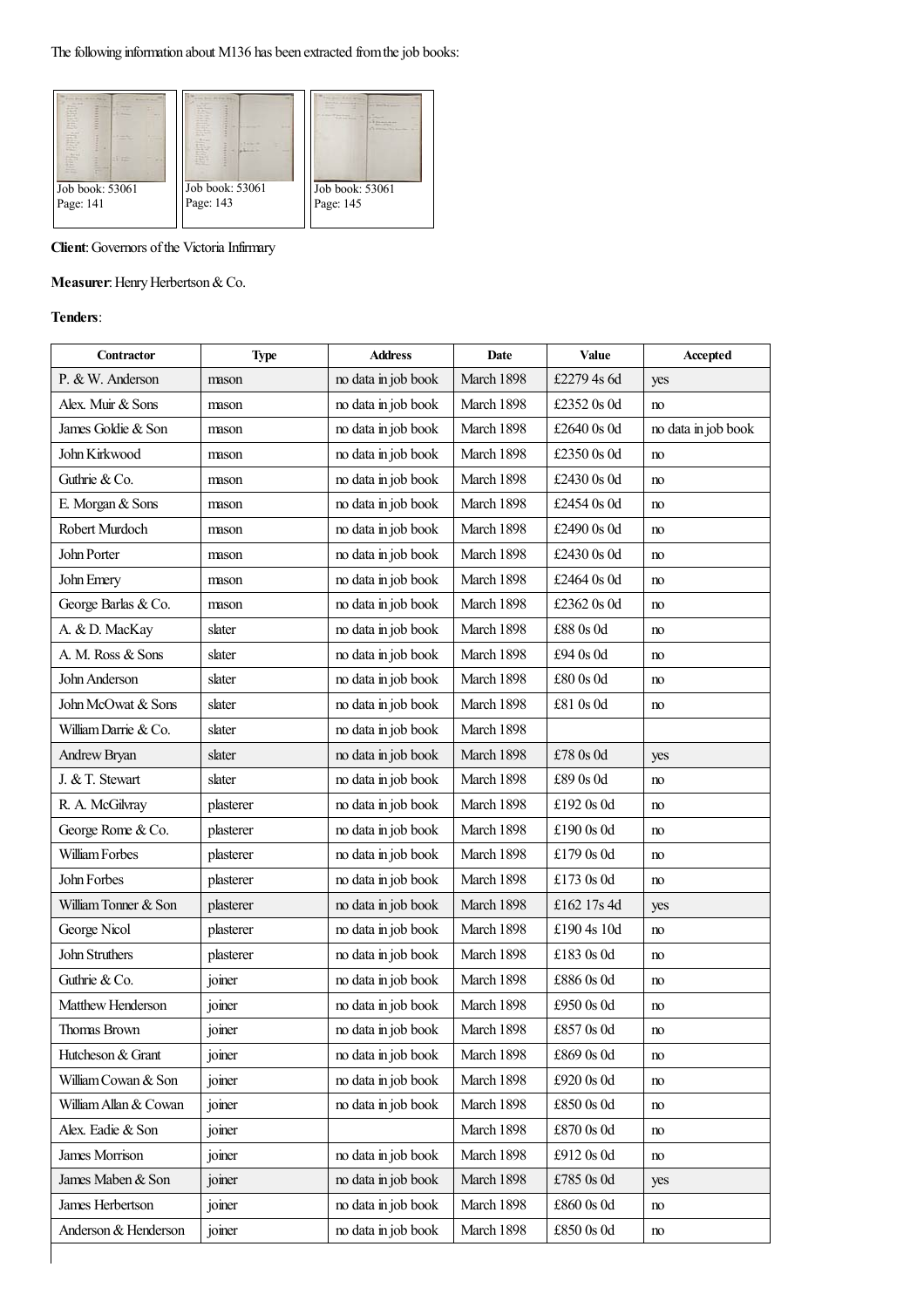| Hamilton, Marr & Co.    | joiner                  | no data in job book | March 1898    | £876 0s 0d      | n <sub>0</sub> |
|-------------------------|-------------------------|---------------------|---------------|-----------------|----------------|
| <b>Spittal Brothers</b> | joiner                  | no data in job book | March 1898    | £930 $0s$ 0d    | n <sub>0</sub> |
| William Anderson        | plumber                 | no data in job book | March 1898    | £300 0s 0d      | no             |
| Fyfe & Allan            | plumber                 | no data in job book | March 1898    | £390 0s 0d      | no             |
| James Johnstone & Son   | plumber                 | no data in job book | March 1898    | £278 0s 0d      |                |
| Moses Speirs & Son      | plumber                 | no data in job book | March 1898    | £288 0s 0d      | yes            |
| Brown & Young           | plumber                 | no data in job book | March 1898    | £330 0s 0d      | no             |
| Cairns & Laing          | plumber                 | no data in job book | March 1898    | £308 0s 0d      | no             |
| William Hendry & Son    | plumber                 | no data in job book | March 1898    | £327 0s 0d      | no             |
| James Ingleton $& Co.$  | plumber                 | no data in job book | March 1898    | £304 0s 0d      | no             |
| Ross Gardiner           | plumber                 | no data in job book | March 1898    | £286 $0s$ 0d    | no             |
| Wallace & Connell       | plumber                 | no data in job book | March 1898    | £383 0s 0d      | no             |
| Galbraith & Winton      | glass tiles             | no data in job book | March 1898    | £729 8s 5d 1    | yes            |
| Youden & Co.            | glass tiles             | no data in job book | March 1898    | £796 0s 0d      | no             |
| Kean & Wardrope         | glass tiles             | no data in job book | March 1898    | £788 0s 0d      | no             |
| Musgrave & Co.          | heating $&$ ventilation | no data in job book | June 1897 [?] | £281 10s 0d $2$ | yes            |

### <span id="page-4-1"></span><span id="page-4-0"></span>**Payments (trades):**

| <b>Name</b>          | <b>Type</b>           | Payment out sum                                                                                     |
|----------------------|-----------------------|-----------------------------------------------------------------------------------------------------|
| P. & W. Anderson     | mason                 | <b>First installment:</b> 15 July 1898<br>Final installment: 17 January 1900<br>£2464 15s 0d        |
| Andrew Bryan         | slater                | <b>First installment: 18 January 1899</b><br>Final installment: no data in job book<br>£67.7s 10d   |
| William Tonner & Son | plasterer             | <b>First installment: 27 March 1899</b><br><b>Final installment:</b> 16 November 1899<br>£204 1s 3d |
| James Maben & Son    | joiner                | Payment date: 27 December<br>£771 4s $4\frac{1}{2}d$                                                |
| Moses Speirs & Son   | plumber               | <b>First installment: 18 February 1899</b><br>Final installment: 22 January 1900<br>£402 13s 9d     |
| Galbraith & Winton   | glass tiles           | <b>Payment date:</b> 10 November<br>£141 18s $9\frac{1}{3}$ 3                                       |
| Musgrave & Co.       | heating & ventilation | Payment date: 4 January 1900<br>£279 10s 0d                                                         |

### <span id="page-4-2"></span>**Payments (suppliers):**

| Name                     | <b>Service</b>                          | Payment date      | Payment sum |
|--------------------------|-----------------------------------------|-------------------|-------------|
| Glasgow Corporation      | 'water works / lengthening fire branch' | 22 September 1899 | £14s5d      |
| R. A. McGilvray & Ferris | memorial tablet                         | 18 October 1900   | £125 0ds 0d |

## Documents

# Images

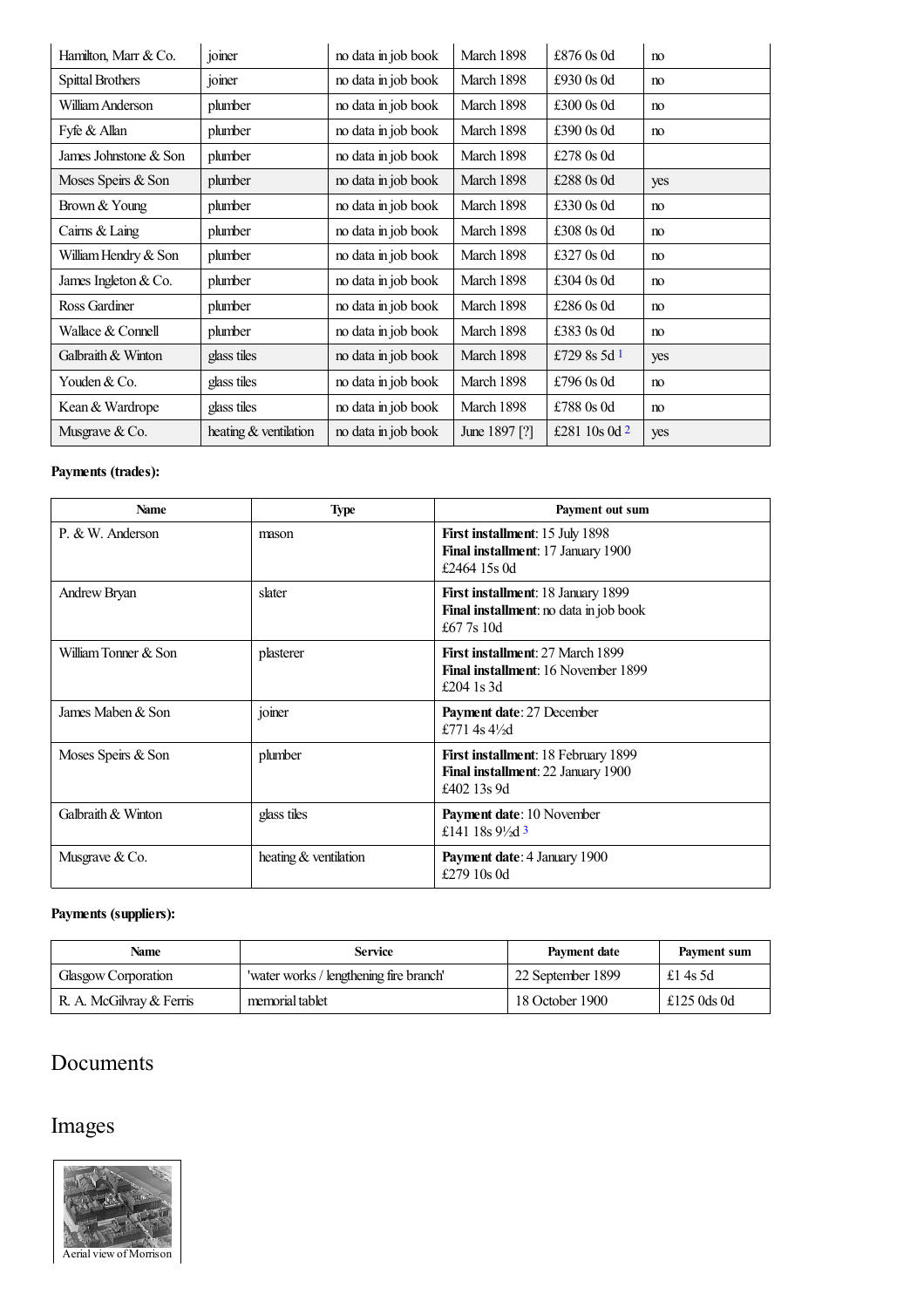## Bibliography

#### Published

- *The Victoria Infirmary of Glasgow, 1890–1990: A Centenary History*, Glasgow:VictoriaInfirmaryCentenaryCommittee, 1990
- *Glasgow Herald*, 6 December 1895, p. 10; 29 June 1899, p. 10

#### Unpublished

- Glasgow City Archives Collection: Dean of Guild Court Reports on Buildings, D-OPW 25/59, pp. 103, 110
- Glasgow City Archives Collection: NHS Greater Glasgow and Clyde Archives, Annual Report of the Victoria Infirmary, 1892, HB 23/2/1 1892
- Glasgow City Archives Collection: NHS Greater Glasgow and Clyde Archives, Annual Report of the Victoria Infirmary, 1896, HB 23/2/1 1896
- Glasgow City Archives Collection: NHS Greater Glasgow and Clyde Archives, Annual Report of the Victoria Infirmary, 1899, HB 23/2/2 1899
- Glasgow City Archives Collection: NHS Greater Glasgow and Clyde Archives, Victoria Infirmary, governors' minute book 5, HB 23/1/5
- Glasgow City Archives Collection: NHS Greater Glasgow and Clyde Archives, Victoria Infirmary, governors' minute book 6, HB 23/1/6

#### Notes:

<span id="page-5-0"></span>**[1](#page-0-0)**:GlasgowCityArchives Collection:NHS Greater Glasgowand Clyde Archives, AnnualReport ofthe VictoriaInfirmary, 1892, HB23/2/1, p. 10.

<span id="page-5-1"></span>[2](#page-0-1): Glasgow *Herald*, 6 December 1895, p. 10; Glasgow City Archives Collection: NHS Greater Glasgow and Clyde Archives, Annual Report of the Victoria Infirmary, 1896, HB 23/2/1, pp. 10-11.

<span id="page-5-2"></span>**[3](#page-0-2)**: Glasgow City Archives Collection: NHS Greater Glasgow and Clyde Archives, Victoria Infirmary, governors' minute book 5, HB 23/1/5, 29 January 1896; Maxwelltown Place was the section of Paisley Road between Dundas Street (Laidlaw Street since 1929) and Paterson Street. The streets are named on O.S., Lanarkshire VI.10 (City of Glasgow) (25 inch, 1st edn, 1858–65).

<span id="page-5-3"></span>**[4](#page-0-3)**:*Glasgow Herald*, 6 December 1895, p. 10; GlasgowCityArchives Collection:NHS Greater Glasgowand Clyde Archives, AnnualReport ofthe Victoria Infirmary, 1896, HB 23/2/1, p. 11.

<span id="page-5-4"></span>**[5](#page-0-4)**: Glasgow City Archives Collection: NHS Greater Glasgow and Clyde Archives, Victoria Infirmary, governors' minute book 5, HB 23/1/5, 10 September 1896.

<span id="page-5-5"></span>**[6](#page-0-5)**:GlasgowCityArchives Collection:NHS Greater Glasgowand Clyde Archives, VictoriaInfirmary, governors' minute book 5, HB23/1/5, 2 November 1896.

<span id="page-5-6"></span>**[7](#page-0-6)**:GlasgowCityArchives Collection:NHS Greater Glasgowand Clyde Archives, VictoriaInfirmary, governors' minute book 5, HB23/1/5, 18 December 1896.

<span id="page-5-7"></span>[8](#page-0-7): Glasgow City Archives Collection: NHS Greater Glasgow and Clyde Archives, Victoria Infirmary, governors' minute book 5, HB 23/1/5, 26 January 1897.

<span id="page-5-8"></span>**[9](#page-0-8)**: Glasgow City Archives Collection: NHS Greater Glasgow and Clyde Archives, Victoria Infirmary, governors' minute book 5, HB 23/1/5, 11 February 1897.

<span id="page-5-9"></span>[10](#page-0-9): Glasgow City Archives Collection: NHS Greater Glasgow and Clyde Archives, Victoria Infirmary, governors' minute book 5, HB 23/1/5, 11 February 1897.

<span id="page-5-10"></span>**[11](#page-0-10)**:GlasgowCityArchives Collection:NHS Greater Glasgowand Clyde Archives, VictoriaInfirmary, governors' minute book 6, HB23/1/6, 6 October 1897.

<span id="page-5-11"></span>[12](#page-1-0): Glasgow City Archives Collection: NHS Greater Glasgow and Clyde Archives, Victoria Infirmary, governors' minute book 6, HB 23/1/6, 20 October 1897.

<span id="page-5-12"></span>[13](#page-1-1): Glasgow City Archives Collection: NHS Greater Glasgow and Clyde Archives, Victoria Infirmary, governors' minute book 6, HB 23/1/6, 10 February 1898.

<span id="page-5-13"></span>**[14](#page-1-2)**:The Hunterian, University ofGlasgow:JohnHoneyman&Keppie/ Honeyman, Keppie &Mackintosh job book, GLAHA53061, pp. 141, 143, 145.

<span id="page-5-14"></span>**[15](#page-1-3)**:GlasgowCityArchives Collection:Dean ofGuild Court Master ofWorks' list ofcases, D-OPW 18/9, 24 March 1898, no. 16.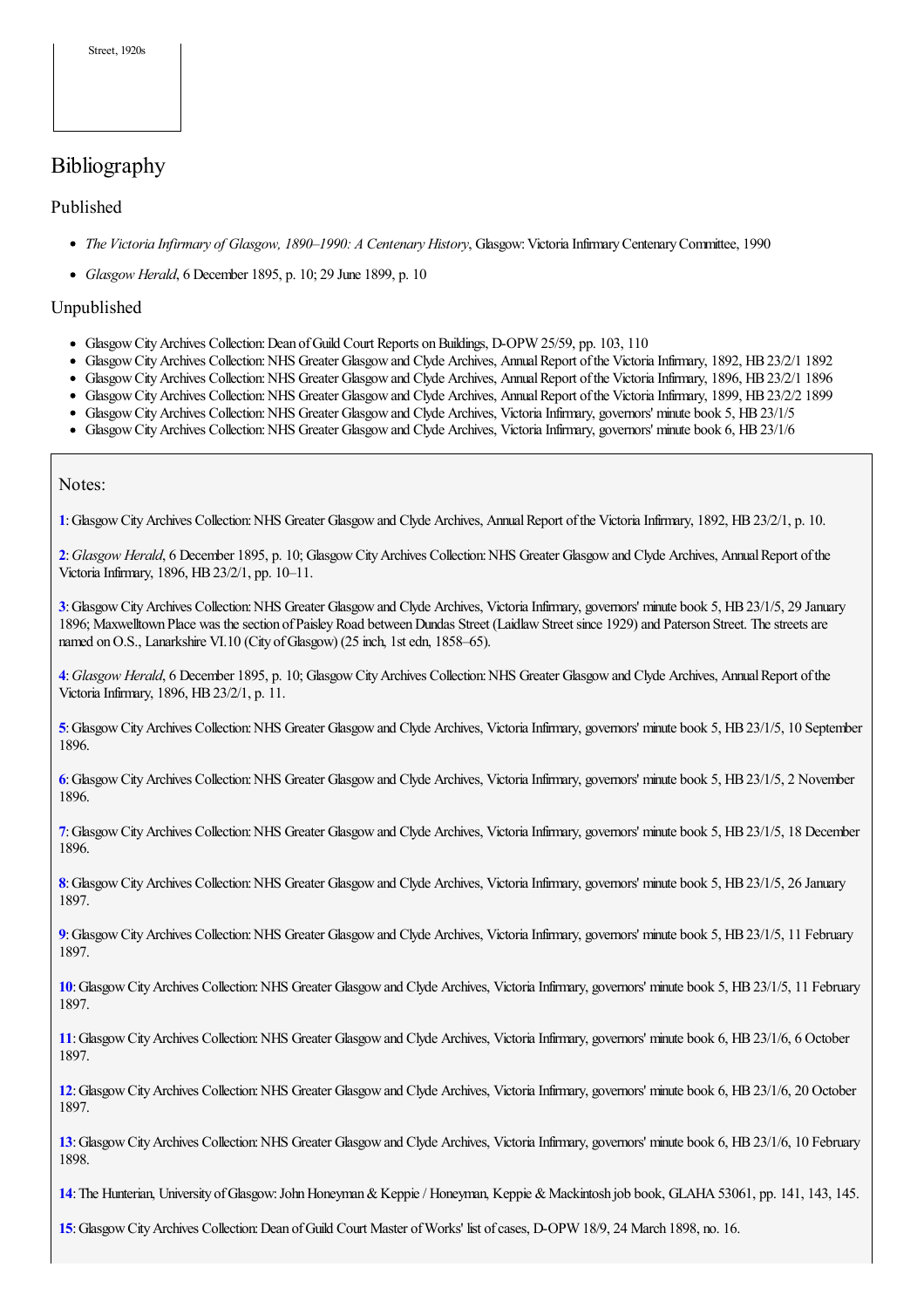<span id="page-6-0"></span>**[16](#page-1-4)**:GlasgowCityArchives Collection:Dean ofGuild Court Reports onBuildings, D-OPW 25/59, p. 103.

<span id="page-6-1"></span>**[17](#page-1-5)**:GlasgowCityArchives Collection:Dean ofGuild Court Reports onBuildings, D-OPW 25/59, p. 103.

<span id="page-6-2"></span>**[18](#page-1-6)**:GlasgowCityArchives Collection:Dean ofGuild Court Reports onBuildings, D-OPW 25/59, p. 110.

<span id="page-6-3"></span>**[19](#page-1-7)**:GlasgowCityArchives Collection:Dean ofGuild Court Reports onBuildings, D-OPW 25/59, p. 110.

<span id="page-6-4"></span>[20](#page-1-8): Glasgow *Herald*, 29 June 1899, p. 10; Glasgow City Archives Collection: NHS Greater Glasgow and Clyde Archives, Annual Report of the Victoria Infirmary, 1899, HB23/2/2, p. 12.

<span id="page-6-5"></span>**[21](#page-1-9)**: The Hunterian, University of Glasgow: John Honeyman & Keppie / Honeyman, Keppie & Mackintosh job book, GLAHA 53061, p. 144; p. 146.

<span id="page-6-6"></span>**[22](#page-1-10)**:'ScottishCo-operative Wholesale SocietyAdministrationBuilding, Morrison Street', *Dictionary of Scottish Architects, 1840–1980*, www.scottisharchitects.org.uk [accessed 14 March 2012].

<span id="page-6-7"></span>[23](#page-1-11): Glasgow City Archives Collection: NHS Greater Glasgow and Clyde Archives, Victoria Infirmary, governors' minute book 5, HB 23/1/5, 29 January 1896.

<span id="page-6-8"></span>[24](#page-1-12): Glasgow City Archives Collection: NHS Greater Glasgow and Clyde Archives, Annual Report of the Victoria Infirmary, 1892, HB 23/2/1, p. 10; 1896, pp. 10–11; *Glasgow Herald*, 6 December 1895, p. 10.

<span id="page-6-9"></span>[25](#page-1-13): Glasgow City Archives Collection: NHS Greater Glasgow and Clyde Archives, Annual Report of the Victoria Infirmary, 1896, HB 23/2/1, p. 11; Glasgow City Archives Collection: NHS Greater Glasgow and Clyde Archives, Victoria Infirmary, governors' minute book 5, HB 23/1/5, 9 March 1896; 4 May 1896; 18 May 1896.

<span id="page-6-10"></span>[26](#page-1-14): Glasgow City Archives Collection: NHS Greater Glasgow and Clyde Archives, Victoria Infirmary, governors' minute book 5, HB 23/1/5, 6 July 1896.

<span id="page-6-11"></span>[27](#page-1-15): Glasgow City Archives Collection: NHS Greater Glasgow and Clyde Archives, Victoria Infirmary, governors' minute book 5, HB 23/1/5, 10 September 1896; *Glasgow Herald*, 6 December 1895, p. 10; Glasgow City Archives Collection: NHS Greater Glasgow and Clyde Archives, Annual Report of the Victoria Infirmary, 1896, HB 23/2/1, pp. 10–11.

<span id="page-6-12"></span>[28](#page-1-16): Glasgow City Archives Collection: NHS Greater Glasgow and Clyde Archives, Victoria Infirmary, governors' minute book 5, HB 23/1/5, 2 November 1896. The vacant plot ofland immediately S. of 7 and 8 Maxwelltown Placealso appears by this dateto be owned by the governors ofthe Victoria Infirmary; no reference to its purchase appears in the minutes of the Governors' or Dispensary Committee meetings.

<span id="page-6-13"></span>**[29](#page-1-17)**:'JohnKeppie', 'VictoriaInfirmary', *Dictionary of Scottish Architects, 1840–1980*, www.scottisharchitects.org.uk [accessed 14 March 2012].

<span id="page-6-14"></span>**[30](#page-1-18)**: Glasgow City Archives Collection: NHS Greater Glasgow and Clyde Archives, Victoria Infirmary, governors' minute book 5, HB 23/1/5, 18 December 1896.

<span id="page-6-15"></span>**[31](#page-1-19)**: Glasgow City Archives Collection: NHS Great Glasgow and Clyde Archives, Victoria Infirmary, governors' minute book 5, HB 23/1/5, 26 January 1897.

<span id="page-6-16"></span>**[32](#page-1-20)**:GlasgowCityArchives Collection:NHS Greater Glasgowand Clyde Archives, VictoriaInfirmary, governors' minute book 5, HB23/1/5, 11 February 1897.

<span id="page-6-17"></span>**[33](#page-1-21)**:GlasgowCityArchives Collection:NHS Greater Glasgowand Clyde Archives, VictoriaInfirmary, governors' minute book 5, HB23/1/5, 7 May 1897.

<span id="page-6-18"></span>**[34](#page-2-0)**: Glasgow City Archives Collection: NHS Greater Glasgow and Clyde Archives, Victoria Infirmary, governors' minute book 5, HB 23/1/5, 6 October 1897.

<span id="page-6-19"></span>**[35](#page-2-1)**:*Glasgow Herald*, 29 June 1899, p. 10.

<span id="page-6-20"></span>**[36](#page-2-2)**:'ScottishCo-operative Wholesale SocietyAdministrationBuilding, Morrison Street', *Dictionary of Scottish Architects, 1840–1980*, www.scottisharchitects.org.uk [accessed 14 March 2012].

<span id="page-6-21"></span>**[37](#page-4-0)**: 'glass tiles deducted' follows the contractor's name. The accepted tender was reduced to £284 8s 5d.

<span id="page-6-22"></span>**[38](#page-4-1)**: Includes £25 10s 0d for 'hot water supply piping extra'.

<span id="page-6-23"></span>**[39](#page-4-2)**: 'measurement' follows the contractor's name, meaning that the sumpaid was determined by the measurer's calculations following completion of the work.

### Mackintosh Architecture: Context, Making and Meaning

Led by The Hunterian, University of Glasgow, funded by the Arts and Humanities Research Council; with additional support from The Monument Trust, The Pilgrim Trust, and the Paul Mellon Centre for Studies in British Art; and collaborative input from Historic Scotland and the Royal Commission on the Ancient